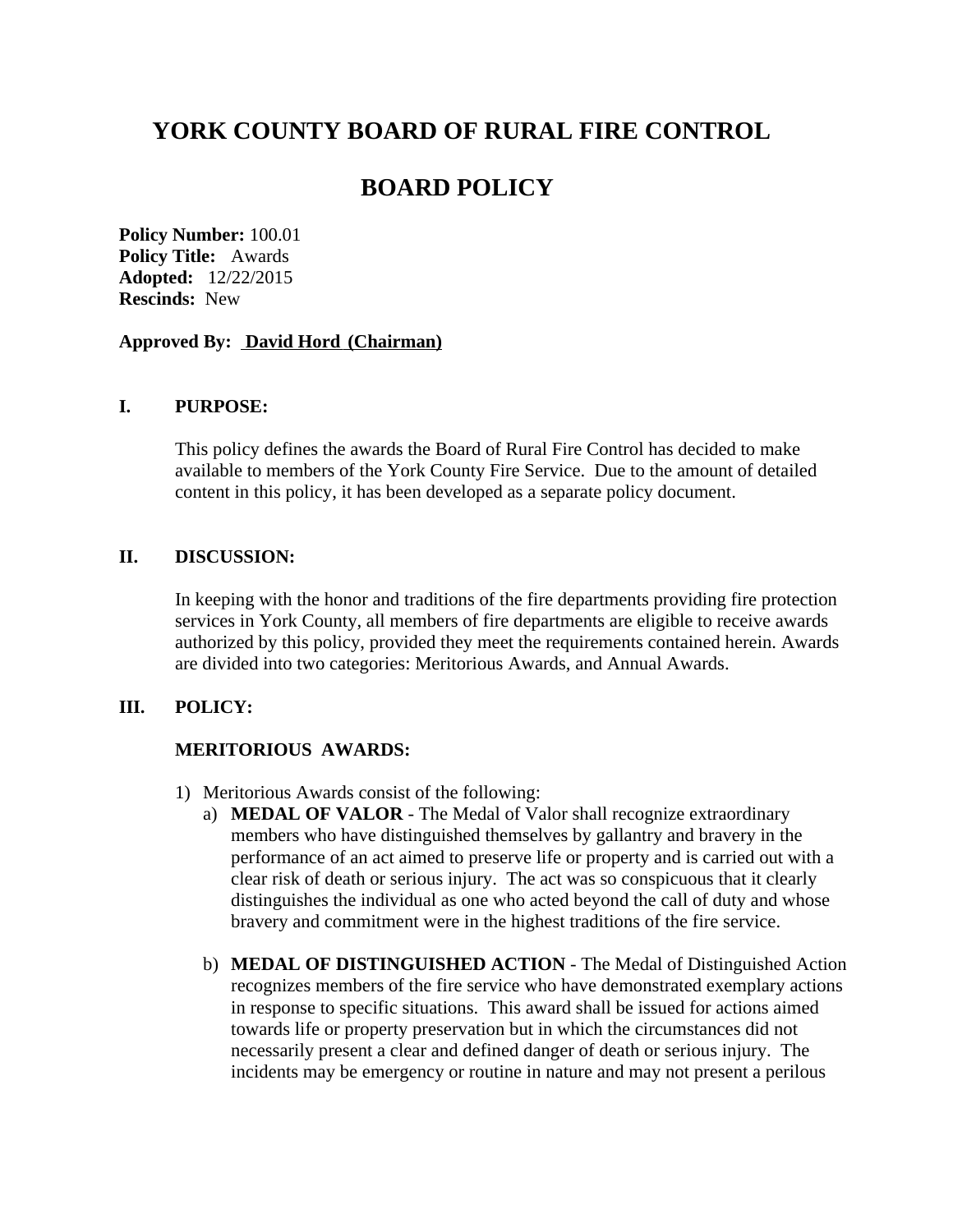situation, but the nature of the member's exceptional performance was obviously above and beyond the call of duty.

- c) **MALTESE CROSS** The Maltese Cross is awarded to members who are seriously injured in the performance of their duties or during other overt acts aimed towards the preservation of life or property. The Maltese Cross may be awarded in conjunction with another award where the facts demonstrate that the recipient is entitled to such an award.
- d) **LIFE SAVING AWARD**  The Life Saving Award is intended to recognize members of the fire service who are clearly and directly responsible for saving a human life. When a member's actions saved a life to the extent that the person lived for any period of time after the life saving effort, the member is eligible to receive this award even though the person may expire at a later time. The Life Saving Award is aimed towards recognition of those members that go to extraordinary lengths to save the lives of the individuals in our community.
- 2) Meritorious Service Awards will be considered for those members that selflessly engage in acts that are in the highest traditions of the fire service.
- 3) Any member of the fire service or general public may nominate a firefighter for receipt of a Meritorious Award providing that the nominated member fulfilled the given criteria during the performance of their duties. See Form 100.01, MERITORIOUS AWARD NOMINATION FORM.
	- a) The Nomination Form must contain the incident number, date, place, and time of incident, the names of all persons involved, either as participants or as witnesses, and a detailed account of the incident or service performed. The Nomination Form shall be sent by regular mail to, Department of Fire Safety, P.O. Box 82, 2500 McFarland Road, York, SC. 29745. Attn: Director of Fire Safety. Or Fax to: 803-620-2269, Attn: Director of Fire Safety.
	- b) The Director of the Department of Fire Safety will convene the Awards Committee to discuss the circumstances of the nomination and to determine the process for investigating the nomination. This should happen within 10 days of receiving the nomination, if possible.
	- c) All investigations will be conducted by active members of the Awards Committee. Assigned investigators will be determined by the Chairman of the Awards Committee.
	- d) After investigation of a nomination, if it is decided by the Awards Committee that the situation merits receipt of an award, the nominated member(s) shall receive the award at the next monthly business meeting of that fire department whose member(s) were nominated. In cases where more than one department has members who are receiving an award during a common call, priority will be given to holding the ceremony at the station whose district the call originated in...conditional upon that department having a member receiving an award. In the case of award recipients from several fire departments, the Awards Committee will determine whether there will be one large ceremony at a neutral location or individual ceremonies for each recipient.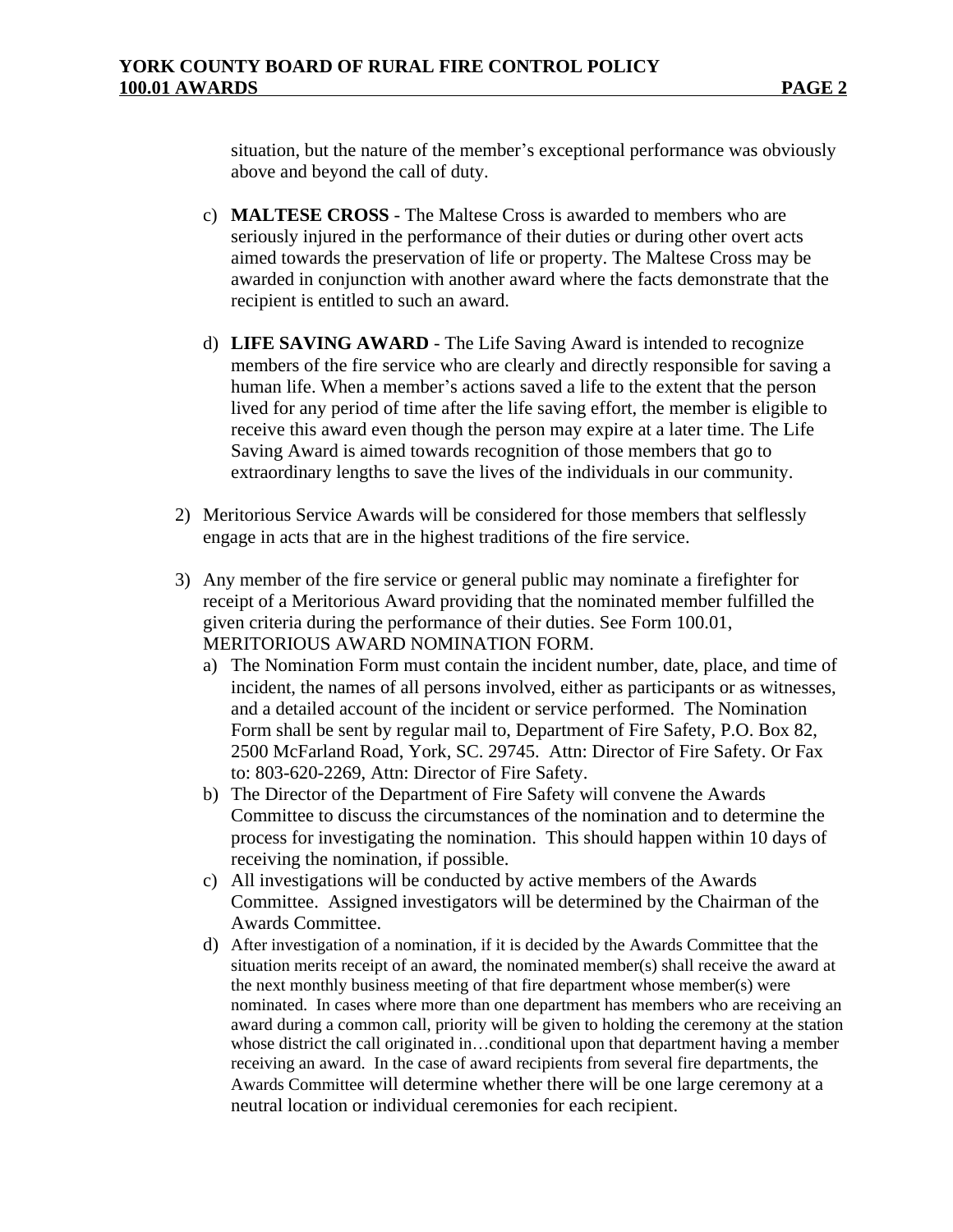- e) These awards are to be presented in as timely a manner as possible. The Chief will notified as soon as possible so that proper arrangements can be made and notifications can be sent out to the media, York County Council, the York County Board of Rural Fire Control, and all fire departments within York County. Neighboring fire departments from other Counties and States who were involved in the incident will be notified as well. The Chief of the fire department will be responsible for informing the firefighter that he or she will be receiving an award so the firefighter can notify his or her family members who may have an interest in attending the ceremony. It is expected that the recipient's fire department will provide refreshments for the ceremony. If the recipient is from a fire department outside of York County, the ceremony will be held at the York County Fire Training Center.
- f) The Ceremony will be conducted with a request for all guests and fire service attendees to dress in appropriate attire (e.g., for fire service personnel wear a Class A if available or the fire department's dress uniform). The Chairman of the Awards Committee or his designee will call the room to order and read a description of the events that led to the award and he will specify the award, the recipient's name, rank, department, and any other pertinent information.
- g) Meritorious Award winners and their spouse will be recognized at the YCFCA Awards Banquet in January.
- 4) Meritorious Awards for the Medal of Valor, the Medal of Distinguished Action, and the Maltese Cross awards are bestowed in the form of a medal, commendation bar, and a plaque. The Lifesaving Award is bestowed in the form of a commendation bar and a plaque.
- 5) The Awards Committee, with Board of Fire Control approval, may add additional awards to this policy if deemed appropriate.
- 6) The Awards Committee will consist of the Director of Fire Safety and six (6) committee members approved by the Fire Board. The Director of Fire Safety will be a permanent member who will serve as Chairman of the Awards Committee. Committee members will serve four-year terms; initially staggered to obtain the goal of having no more than two new members come on the Awards Committee per year. There are no term limits; however, if there are others who would like to volunteer for a position on the Awards Committee, all nominees' names (including any incumbent member who wishes to remain on the Awards Committee) will be submitted to the Board of Rural Fire Control for a determination.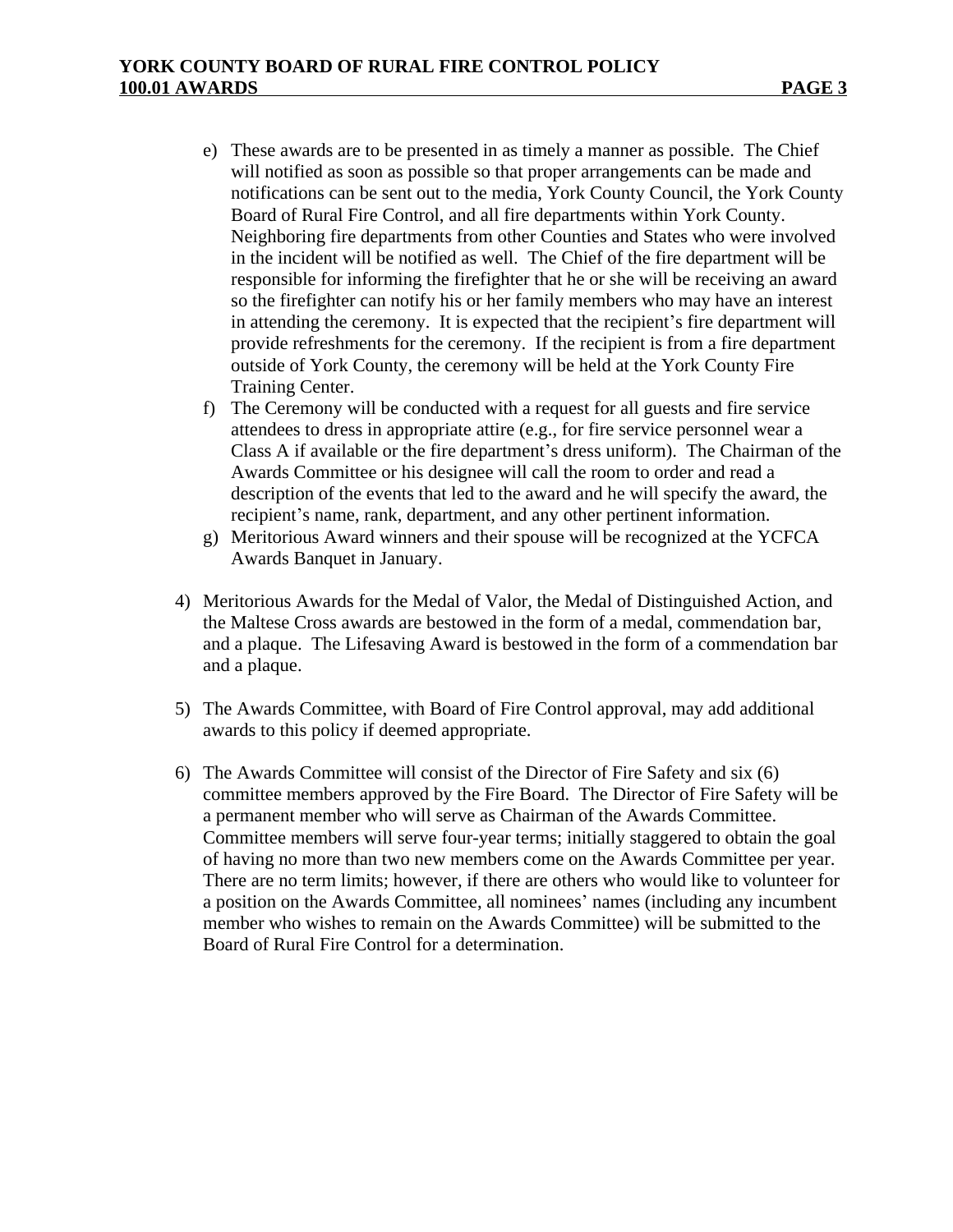## **ANNUAL AWARDS**

- 1) Annual Awards consist of the following:
	- a) **FIREFIGHTER OF THE YEAR AWARD** This award is presented to current firefighters in the fire service who have exhibited behaviors that may be considered heroic, commendable, outstanding, and/or improved the reputation of the fire service are eligible to be nominated for this award. The following personal traits should be considered.

## Character:

The individual demonstrates the highest order of character. Including traits of trustworthiness, respect, responsibility, fairness, and citizenship. This individual is honest, loyal, and reliable. He/she is considerate of others. The individual uses self-control, thinking before he/she acts, and owning the consequences of their actions.

## Dedication:

He/she has demonstrated the highest degree of dedication, participation, and contributions within his/her fire department and to the fire service at the county level, including training, fire response, public education and other fire service operations.

### Loyalty:

The individual has demonstrated an allegiance to his/her fire department, and/or the York County fire service, and to its' firefighters. Is steadfast, striving to achieve or improve upon the goals of the fire service, engaging only in solutiondriven constructive criticism, that will lead to improvements in the service.

### Professionalism:

Performs their duties in a manner that exemplifies the competency that all firefighters should strive to achieve and which reflects the highest standards of the fire service. Regularly demonstrates the desire to reduce fire losses and to improve fire protection in his/her community and throughout York County.

b) **LEGEND OF THE FLAME AWARD** - Any member of the fire service who serves in any capacity shall be eligible to be nominated for this award. This award is not dependent on the individual being a current, active fire service member. This award is geared toward recognizing a long time career in the fire service that is worthy of recognition. The Legend of the Flame Award is given to individuals who have committed their careers to the betterment of the fire service in York County, beyond their local communities and have demonstrated achievements of superior notoriety.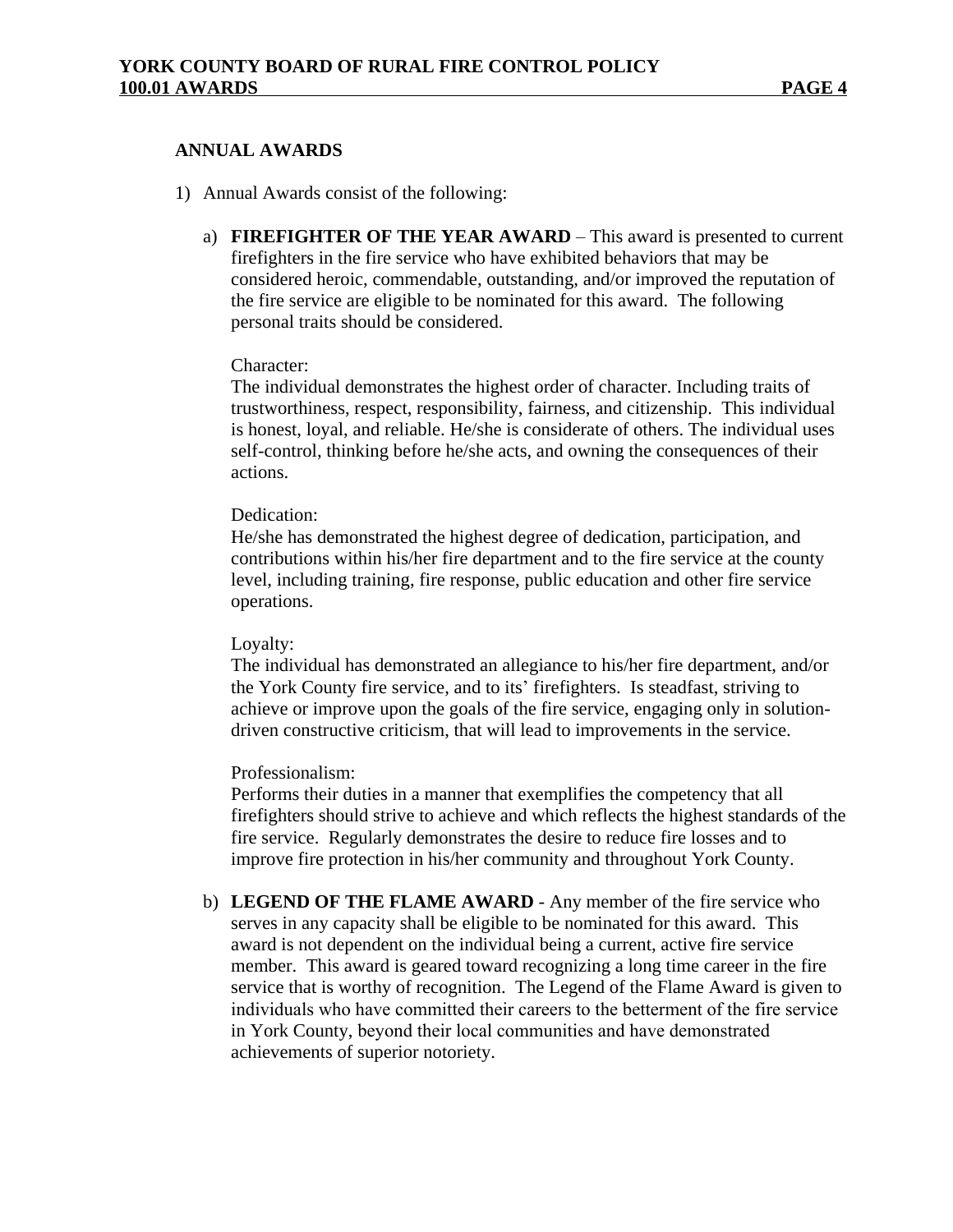- 2) The Firefighter of the Year award is bestowed in the form of a medal, commendation bar, and a plaque. The Legend of the Flame award is bestowed in the form of a commendation bar and a plaque.
- 3) For Annual Awards, a committee consisting of the Director of Fire Safety, the Chairman of the Board of Rural Fire Control, and the President of the York County Fire Chief's Association shall evaluate the nominations. If one individual serves as both the Chairman of the Board of Rural Fire Control and the President of the YC Fire Chief's Association, then the Vice President of the YC Fire Chief's Association shall serve as the third committee member. Any member of the fire departments providing fire services in York County shall be eligible to be nominated for this award. The Department of Fire Safety will notify Fire Chiefs in the 4<sup>th</sup> quarter of each year to submit nominations for Annual Awards. Nominations will be collected by the Department of Fire Safety and then presented to the committee responsible for selecting Annual Awards recipients. Annual Awards, for the current year being considered, are presented at the upcoming York County Fire Chief's Association Awards Banquet in January of each year.
- 4) In cases of moral turpitude by an award recipient or where the individual's actions have been detrimental to the reputation of the fire service in York County, the Board of Rural Fire Control may rescind a previous award, upon a motion and 2/3 supermajority vote in a meeting, duly assembled.
- 5) A description of the Medals, Commendation Bars, and Plaques are as follows:

### **Medal of Valor**

The A8365 medal in Hi-Glo. This includes the cost of the seal being applied as well as the drape ribbon RC-45. (When ordering, specify they package an A7140-S with the A8365 medal). Blackington

The A7140-S VALOR commendation bar in Gol-Tone. By Blackington

The #025 Bronze Fire Extinguisher on a raised Walnut Base with Engraved Plate is presented for the Medal of Valor Award. Liberty Art Works

### **Distinguished Action**

The A4387 medal in Hi-Glo. This includes the cost of the seal being applied as well as the drape ribbon RC-46. (When ordering, specify they package the commendation bar (the number) with the A4387 medal). By Blackington

The # (TBD) commendation bar in Gol-Tone. By Blackington

The 3320001 Cast Bronze Bell on a raised Walnut Base with Engraved Plate is presented for the Distinguished Action Award. By Engraving, Awards & Gifts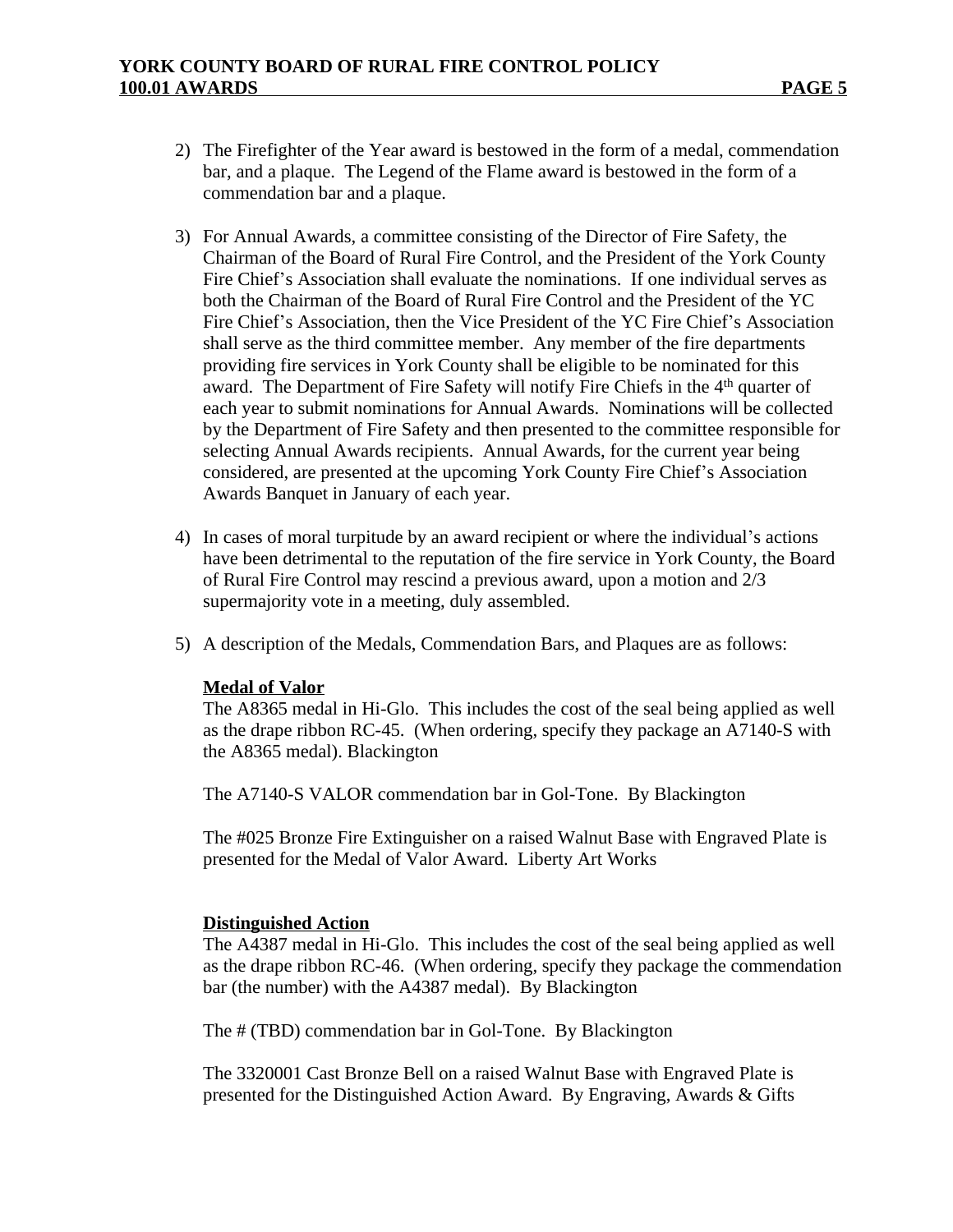## **Maltese Cross**

The B491 medal in Hi-Glo. This includes the cost of the seal and the ring attachment. Add an RC-1 drape ribbon. By Blackington

The A10806 commendation bar in Gol-Tone. When ordering, you must specify to package the A10806 with the B491 medal. By Blackington

The 3324009 Walnut Plaque and Maltese Cross with gold metal fireman with hose figure on pedestal, and the gold disk holder with 2" disk is presented for the Maltese Cross Award. By Engraving, Awards & Gifts

### **Life Saving**

The A10296 commendation bar in Gol-Tone. Heart to be red in color. By Blackington

The 3324011 Walnut Plaque and Maltese Cross with "To Serve and Protect" metal casting is presented for the Lifesaving Award. By Engraving, Awards & Gifts

### **Firefighter of the Year**

The A4131 medal is \$59 in Hi-Glo. This includes the cost of the seal being applied as well as the drape ribbon RC-3. By Blackington

The A7142 commendation bar in Gol-Tone. By Blackington

The 3326007 Walnut Plaque with Brass FF Pike Pole, add the 3371010 Pike Pole Engraving with Black Fill is presented to the Firefighter of the Year. By Engraving, Awards & Gifts

### **Legend of the Flame**

The A4830B & 49940 custom commendation bar in Gol-Tone. You will need the custom part number from the Committee prior to ordering. By Blackington

The GDI151N Large Brass Speaking Trumpet mounted on a walnut base with engraved plate, add the Gold Cord for a Large Trumpet. By Our Designs